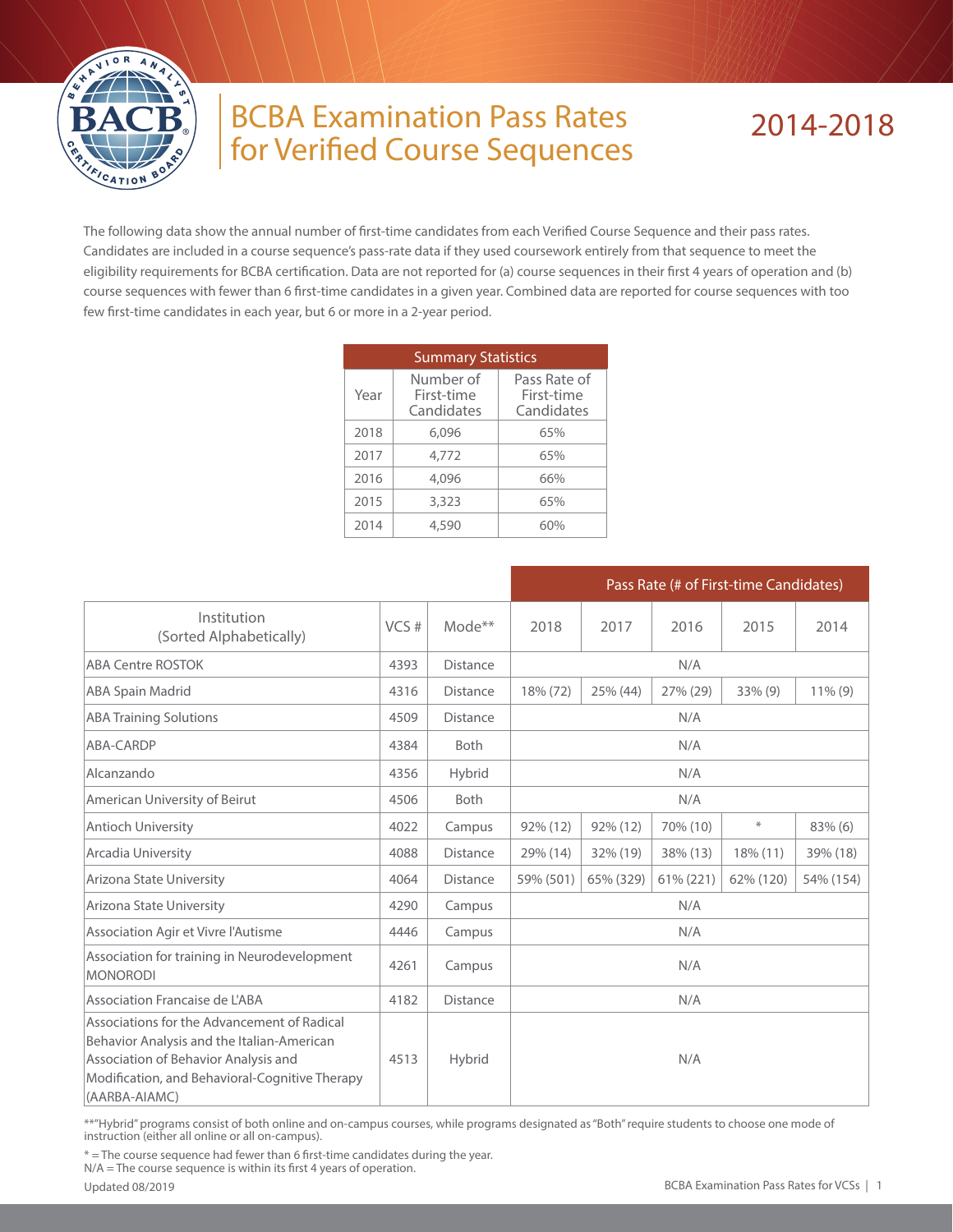|                                         |      |                    |            |                             |           | Pass Rate (# of First-time Candidates) |             |  |
|-----------------------------------------|------|--------------------|------------|-----------------------------|-----------|----------------------------------------|-------------|--|
| Institution<br>(Sorted Alphabetically)  | VCS# | Mode <sup>**</sup> | 2018       | 2017                        | 2016      | 2015                                   | 2014        |  |
| <b>Assumption College</b>               | 4362 | Campus             |            |                             | N/A       |                                        |             |  |
| Atbalsts Latvia                         | 4455 | <b>Both</b>        |            |                             | N/A       |                                        |             |  |
| <b>Auburn University</b>                | 4001 | Campus             | 100% (7)   | $\ast$                      | 90% (10)  | 100% (10)                              | 92% (12)    |  |
| <b>Auburn University</b>                | 4407 | Both               |            |                             | N/A       |                                        |             |  |
| <b>Aurora University</b>                | 4112 | Campus             | 89% (19)   | N/A<br>58% (12)<br>75% (12) |           |                                        |             |  |
| Azerbaijan Agdam Social College         | 4512 | <b>Distance</b>    |            |                             | N/A       |                                        |             |  |
| <b>Azusa Pacific University</b>         | 4174 | Campus             |            |                             | N/A       |                                        |             |  |
| <b>Baekseok University</b>              | 4306 | Campus             |            |                             | N/A       |                                        |             |  |
| <b>Ball State University</b>            | 4199 | <b>Distance</b>    | 64% (627)  | 62% (456)                   | 61% (310) | 59% (201)                              | 55% (186)   |  |
| <b>Bangor University (degree)</b>       | 4335 | Campus             | 83% (18)   | 78% (18)                    | 71% (7)   | 67% (12)                               | 67% (27)    |  |
| <b>Bangor University (certificate)</b>  | 4461 | Campus             |            |                             | N/A       |                                        |             |  |
| <b>Bay Path University</b>              | 4191 | Hybrid             | 86% (56)   | N/A                         |           |                                        |             |  |
| <b>Baylor University</b>                | 4084 | Campus             | 93% (14)   | 85% (7)<br>N/A              |           |                                        |             |  |
| <b>Behavior Momentum India</b>          | 4067 | Campus             |            | N/A                         |           |                                        |             |  |
| Behaviour Analysis Academy              | 4410 | <b>Both</b>        |            | N/A                         |           |                                        |             |  |
| <b>Beijing Normal University</b>        | 4435 | Distance           |            | N/A                         |           |                                        |             |  |
| Beit Berl College                       | 4390 | Campus             |            |                             | N/A       |                                        |             |  |
| <b>Biruni University</b>                | 4507 | Campus             |            |                             | N/A       |                                        |             |  |
| <b>Brandman University</b>              | 4146 | Distance           | 50% (22)   | 40% (10)                    | 69% (13)  |                                        | N/A         |  |
| <b>Brandman University</b>              | 4357 | <b>Both</b>        |            |                             | N/A       |                                        |             |  |
| <b>Briar Cliff University</b>           | 4116 | Campus             | 83% (6)    |                             |           | N/A                                    |             |  |
| <b>Brigham Young University</b>         | 4425 | Campus             |            |                             | N/A       |                                        |             |  |
| <b>Brock University</b>                 | 4234 | Campus             | 92% (73)   | 89% (57)                    | 79% (38)  | 91% (23)                               | 76% (71)    |  |
| Cairn University                        | 4418 | Distance           |            |                             | N/A       |                                        |             |  |
| <b>Caldwell University</b>              | 4169 | Campus             | 63% (16)   | 64% (11)                    | 78% (27)  | 72% (18)                               | 76% (21)    |  |
| California State University Fresno      | 4246 | Campus             | 100% (8)   |                             | $\ast$    |                                        | 54% (24)    |  |
| California State University Los Angeles | 4110 | Campus             | 67% (21)   | 67% (18)                    | 70% (17)  | 63% (24)                               | 55% (42)    |  |
| California State University Northridge  | 4145 | Hybrid             | 100% (16)  | 92% (13)                    | 94% (36)  | 97% (32)                               | 68% (37)    |  |
| California State University Sacramento  | 4172 | Campus             |            | 90% (10)                    | $\ast$    | 100% (8)                               | $100\% (7)$ |  |
| California State University San Marcos  | 4107 | Distance           | 69% (16)   |                             |           | N/A                                    |             |  |
| California State University Stanislaus  | 4243 | Campus             | 83% (6)    | 88% (8)                     | $\ast$    | $100\%$ (6)                            | 86% (7)     |  |
| California University of Pennsylvania   | 4241 | Distance           | $33\%$ (6) |                             |           | N/A                                    |             |  |
| Cambridge College                       | 4302 | Hybrid             | 86% (29)   | 88% (17)                    | 87% (32)  | 88% (16)                               | 65% (17)    |  |
| Capella University                      | 4140 | Distance           | 43% (275)  |                             |           | N/A                                    |             |  |

\* = The course sequence had fewer than 6 first-time candidates during the year.

N/A = The course sequence is within its first 4 years of operation.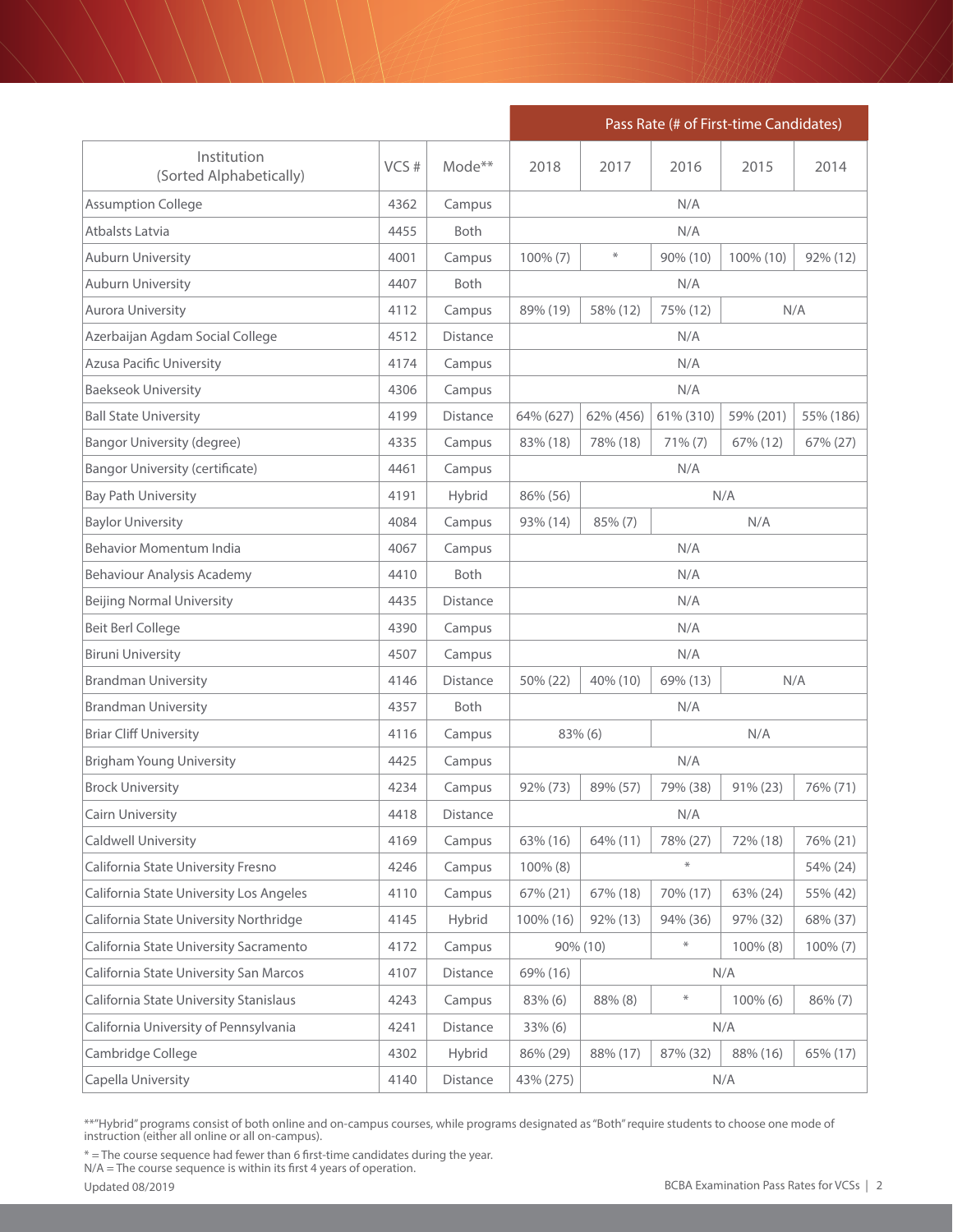|                                                           |      |                    | Pass Rate (# of First-time Candidates) |           |          |          |           |  |
|-----------------------------------------------------------|------|--------------------|----------------------------------------|-----------|----------|----------|-----------|--|
| Institution<br>(Sorted Alphabetically)                    | VCS# | Mode <sup>**</sup> | 2018                                   | 2017      | 2016     | 2015     | 2014      |  |
| <b>CAPPDR-SEEK</b>                                        | 4394 | Hybrid             |                                        |           | N/A      |          |           |  |
| <b>Central Michigan University</b>                        | 4223 | Campus             |                                        |           | N/A      |          |           |  |
| <b>Central Washington University</b>                      | 4134 | Campus             |                                        |           | N/A      |          |           |  |
| <b>Chapman University</b>                                 | 4184 | Campus             |                                        | 50% (10)  |          | N/A      |           |  |
| Chicago School of Professional Psychology                 | 4142 | <b>Both</b>        | 65% (142)                              | 71% (128) | 66% (96) | 69% (72) | 52% (148) |  |
| Chicago School of Professional Psychology (DC)            | 4498 | Hybrid             |                                        |           | N/A      |          |           |  |
| Chicago School of Professional Psychology                 | 4499 | Distance           |                                        |           | N/A      |          |           |  |
| Chicago School of Professional Psychology<br>(Dallas)     | 4500 | Hybrid             | N/A                                    |           |          |          |           |  |
| Chicago School of Professional Psychology<br>(Chicago)    | 4501 | Campus             | N/A                                    |           |          |          |           |  |
| Chicago School of Professional Psychology<br>(IR, LA, SD) | 4502 | Campus             | N/A                                    |           |          |          |           |  |
| <b>Clarion University</b>                                 | 4492 | <b>Distance</b>    |                                        |           | N/A      |          |           |  |
| <b>Clemson University</b>                                 | 4087 | Distance           | 31% (26)<br>N/A                        |           |          |          |           |  |
| Clemson University (Romania)                              | 4128 | Hybrid             | N/A                                    |           |          |          |           |  |
| Clemson University (Portugal)                             | 4129 | Hybrid             | N/A                                    |           |          |          |           |  |
| <b>Cleveland State University</b>                         | 4238 | Distance           | N/A                                    |           |          |          |           |  |
| College of Mount Saint Vincent                            | 4504 | Campus             |                                        |           | N/A      |          |           |  |
| Columbia University Teachers College                      | 4301 | Campus             | 80% (20)                               | 71% (25)  | 74% (27) | 69% (13) | 57% (23)  |  |
| Consorzio Universitario Humanitas                         | 4424 | Campus             |                                        |           | N/A      |          |           |  |
| Daemen College                                            | 4489 | Distance           |                                        |           | N/A      |          |           |  |
| David Yellin Academic College of Education                | 4330 | Campus             |                                        |           | N/A      |          |           |  |
| Deree College The American College of Greece              | 4050 | Campus             |                                        |           | N/A      |          |           |  |
| Drake University                                          | 4437 | Campus             |                                        |           | N/A      |          |           |  |
| <b>Drexel University</b>                                  | 4280 | Both               |                                        |           | N/A      |          |           |  |
| <b>Duquesne University</b>                                | 4095 | Hybrid             |                                        |           | N/A      |          |           |  |
| East Stroudsburg University                               | 4300 | Distance           |                                        |           | N/A      |          |           |  |
| <b>Eastern University</b>                                 | 4434 | Distance           | 43% (7)                                |           | 82% (11) |          | N/A       |  |
| Elms College                                              | 4008 | Campus             | 43% (7)                                | 54% (13)  | 50% (10) | 72% (18) | 50% (10)  |  |
| <b>Emirates College for Advanced Education</b>            | 4508 | Campus             |                                        |           | N/A      |          |           |  |
| <b>Endicott College</b>                                   | 4159 | Both               | 63% (89)                               | 73% (71)  | 76% (37) | 76% (33) | 67% (46)  |  |
| Faculdade INESP - Grupo Método, São Paulo                 | 4480 | Both               |                                        |           | N/A      |          |           |  |
| Federal University of Sao Carlos                          | 4441 | Campus             |                                        |           | N/A      |          |           |  |
| <b>Felician University</b>                                | 4485 | Campus             |                                        |           | N/A      |          |           |  |
| <b>Fitchburg State University</b>                         | 4232 | Campus             | 45% (11)                               |           |          | N/A      |           |  |

\* = The course sequence had fewer than 6 first-time candidates during the year.

N/A = The course sequence is within its first 4 years of operation.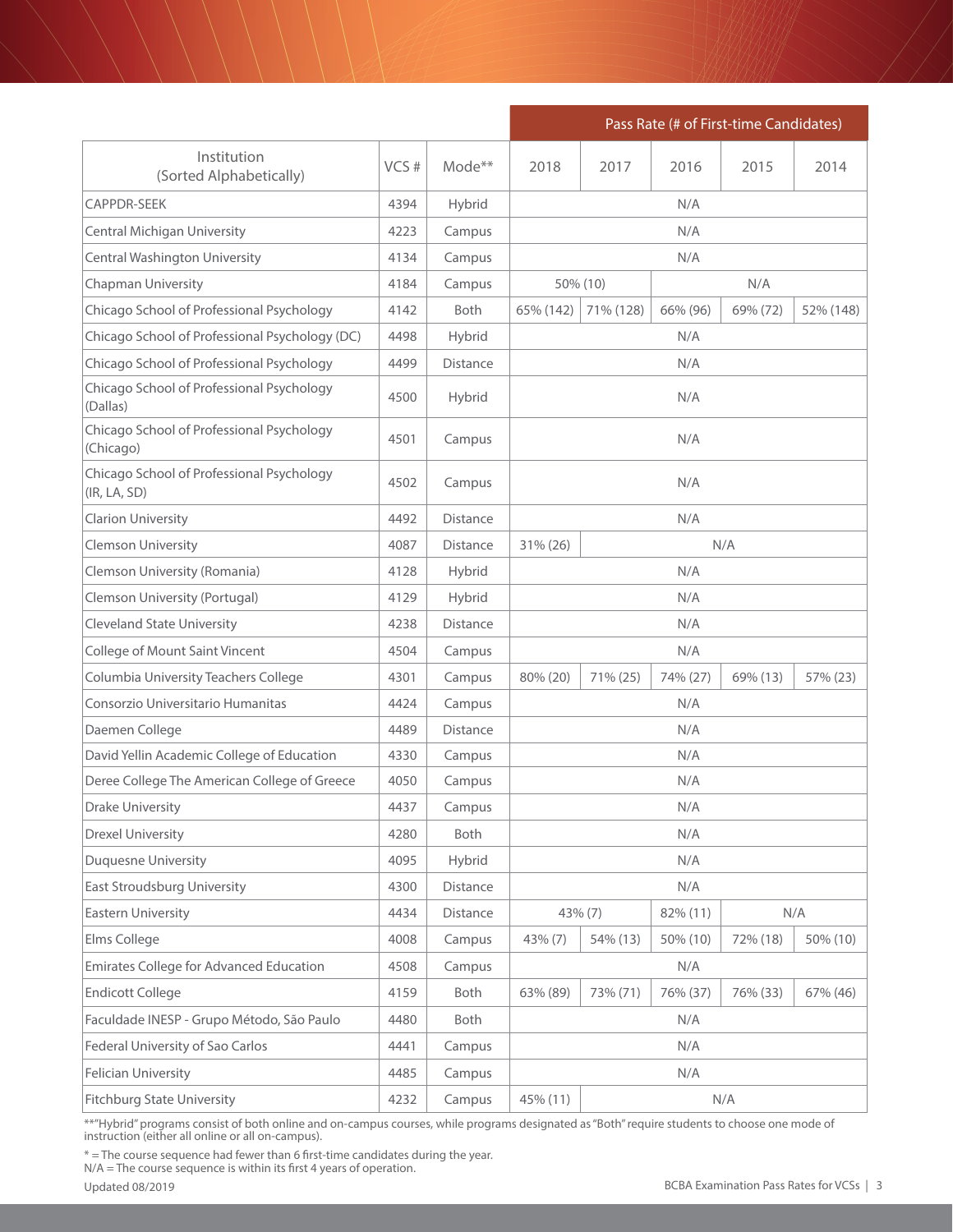|                                                                             |      |                 | Pass Rate (# of First-time Candidates) |                |                 |           |           |  |  |
|-----------------------------------------------------------------------------|------|-----------------|----------------------------------------|----------------|-----------------|-----------|-----------|--|--|
| Institution<br>(Sorted Alphabetically)                                      | VCS# | Mode**          | 2018                                   | 2017           | 2016            | 2015      | 2014      |  |  |
| Florida Atlantic University                                                 | 4374 | Campus          | 86% (7)                                |                | 75% (8)         | N/A       |           |  |  |
| Florida Institute of Technology (Melbourne)                                 | 4333 | Campus          | 82% (22)                               | 72% (18)       | 92% (26)        | 100% (15) | 74% (19)  |  |  |
| Florida Institute of Technology (Orlando)                                   | 4334 | Campus          | 88% (8)                                | 100% (11)      |                 | N/A       |           |  |  |
| Florida Institute of Technology<br>(Certificate Program)                    | 4038 | <b>Distance</b> | 78% (581)                              | 74% (554)      | 71% (631)       | 76% (590) | 68% (932) |  |  |
| Florida Institute of Technology<br>(Degree Program)                         | 4413 | <b>Distance</b> | 89% (55)                               | 79% (47)       |                 | N/A       |           |  |  |
| Florida International University                                            | 4516 | Campus          |                                        |                | N/A             |           |           |  |  |
| Florida State University                                                    | 4046 | Campus          | 100% (21)                              | 88% (17)       | 88% (17)        | 95% (20)  | 100% (16) |  |  |
| <b>Francis Marion University</b>                                            | 4468 | <b>Distance</b> |                                        |                | N/A             |           |           |  |  |
| <b>Fresno Pacific University</b>                                            | 4251 | Campus          | $50\%$ (6)                             |                | N/A             |           |           |  |  |
| <b>George Mason University</b>                                              | 4136 | Both            | 76% (62)                               | 64% (47)       | 75% (56)        | 42% (19)  | 54% (41)  |  |  |
| Georgia State University                                                    | 4127 | Campus          | 78% (9)                                | $\ast$         |                 | N/A       |           |  |  |
| <b>Georgian Court University</b>                                            | 4073 | Campus          | 53% (15)                               | $\ast$         | N/A<br>33% (12) |           |           |  |  |
| Gonzaga University                                                          | 4236 | Campus          |                                        | 75% (8)        | N/A             |           |           |  |  |
| <b>Grand Valley State University</b>                                        | 4255 | Distance        |                                        | N/A            |                 |           |           |  |  |
| Hebrew University of Jerusalem                                              | 4339 | Campus          |                                        | N/A            |                 |           |           |  |  |
| Hofstra University                                                          | 4218 | Campus          |                                        | N/A<br>50% (6) |                 |           |           |  |  |
| Hong Kong Association for Behavior Analysis                                 | 4481 | Campus          |                                        |                | N/A             |           |           |  |  |
| Hunter College                                                              | 4253 | Both            | 73% (22)                               | 57% (23)       | 55% (31)        | 35% (26)  | 41% (39)  |  |  |
| Istituto Europeo per lo Studio del<br>Comportamento Umano (IESCUM)          | 4152 | Campus          | $33\%$ (9)                             | 57% (7)        | 30% (10)        | 29% (17)  | 58% (26)  |  |  |
| Istituto per la Ricerca, la Formazione e<br>l'Informazione sulle Disabilità | 4149 | Campus          | 40% (10)                               |                |                 | N/A       |           |  |  |
| Jacksonville State University                                               | 4015 | Hybrid          | 83% (6)                                |                | 80% (10)        | 56% (9)   | 67% (9)   |  |  |
| James Madison Univeristy                                                    | 4122 | Campus          | $89\%$ (9)                             | $100\%$ (6)    | $100\% (7)$     |           | N/A       |  |  |
| Johns Hopkins University                                                    | 4083 | Campus          | 69% (13)                               | 89% (9)        |                 | N/A       |           |  |  |
| Kean University                                                             | 4370 | Campus          |                                        |                | N/A             |           |           |  |  |
| Kent State University                                                       | 4242 | Distance        |                                        | 75% (8)        |                 | N/A       |           |  |  |
| Kibbutzim College                                                           | 4239 | Campus          |                                        |                | N/A             |           |           |  |  |
| Kongju National University                                                  | 4041 | Campus          | 30% (10)                               | 30% (10)       |                 | N/A       |           |  |  |
| Konrad Lorenz University                                                    | 4470 | Campus          |                                        |                | N/A             |           |           |  |  |
| Kore University - IESCUM                                                    | 4360 | Campus          |                                        |                | N/A             |           |           |  |  |
| Kutztown University of Pennsylvania                                         | 4443 | Distance        |                                        |                | N/A             |           |           |  |  |
| La Sierra University                                                        | 4192 | Campus          |                                        | 33% (6)        |                 | N/A       |           |  |  |
| Lehigh University                                                           | 4408 | Both            |                                        |                | N/A             |           |           |  |  |

\* = The course sequence had fewer than 6 first-time candidates during the year.

N/A = The course sequence is within its first 4 years of operation.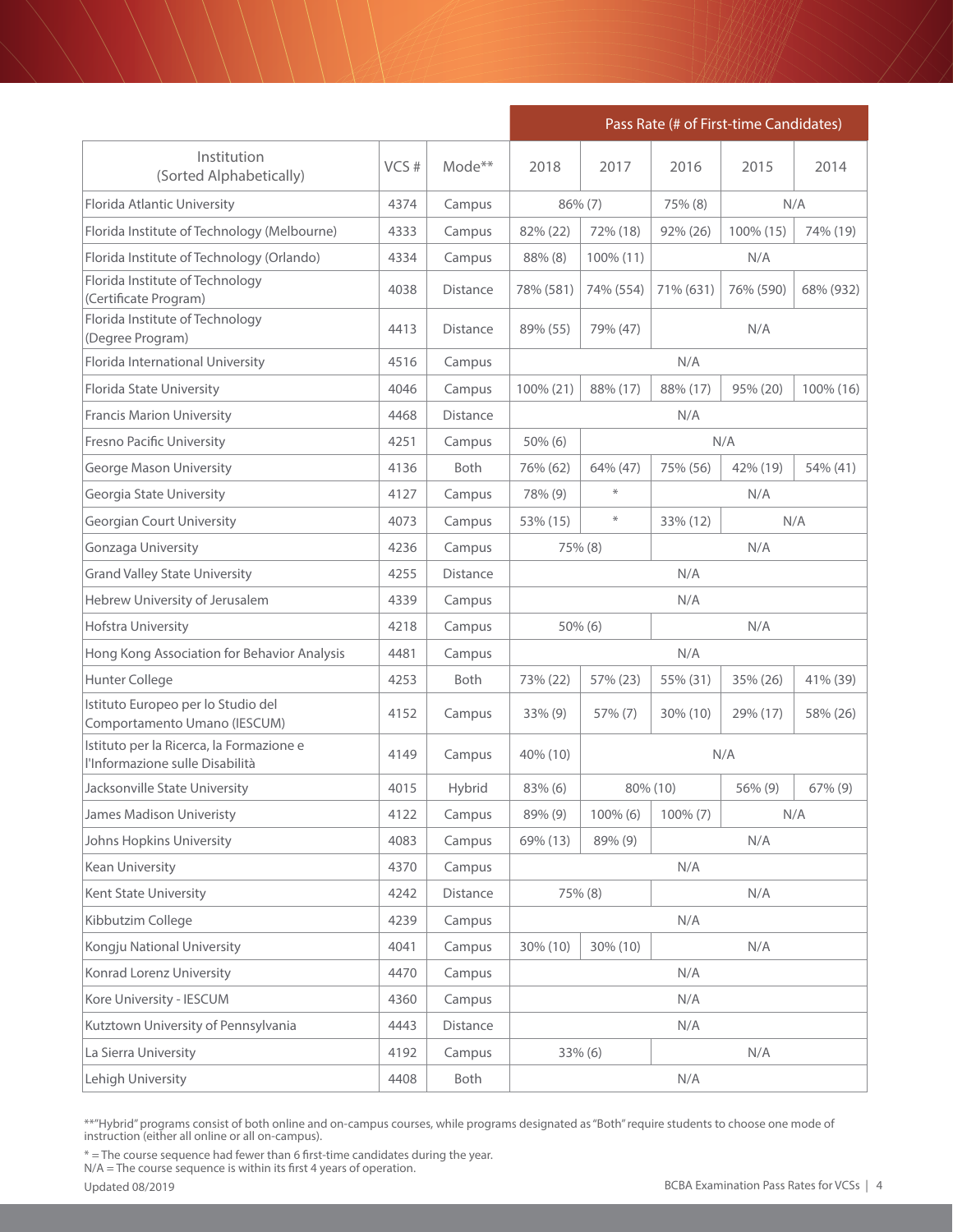|                                                                                     |      |                    | Pass Rate (# of First-time Candidates)    |           |             |            |            |  |
|-------------------------------------------------------------------------------------|------|--------------------|-------------------------------------------|-----------|-------------|------------|------------|--|
| Institution<br>(Sorted Alphabetically)                                              | VCS# | Mode <sup>**</sup> | 2018                                      | 2017      | 2016        | 2015       | 2014       |  |
| Lindenwood University                                                               | 4175 | <b>Both</b>        | 47% (17)                                  |           |             | N/A        |            |  |
| Lipscomb University                                                                 | 4103 | Hybrid             | 72% (18)                                  | 71% (21)  |             | N/A        |            |  |
| Long Island University (Brooklyn)                                                   | 4252 | Campus             |                                           |           | N/A         |            |            |  |
| Long Island University (Post)                                                       | 4203 | Hybrid             | 30% (10)                                  | 63% (8)   | $\ast$      | $33\%$ (6) | $11\%$ (9) |  |
| Louisiana State University                                                          | 4219 | Campus             | N/A                                       |           |             |            |            |  |
| Loyola Marymount University                                                         | 4465 | Distance           |                                           |           | N/A         |            |            |  |
| Malta College of Arts, Science, & Technology                                        | 4510 | Campus             |                                           |           | N/A         |            |            |  |
| Manhattanville College                                                              | 4156 | Campus             | $\ast$<br>33% (6)<br>47% (15)<br>40% (20) |           |             |            |            |  |
| <b>Marquette University</b>                                                         | 4503 | Campus             |                                           |           | N/A         |            |            |  |
| Mary Baldwin University                                                             | 4201 | Campus             |                                           |           | N/A         |            |            |  |
| Masaryk University                                                                  | 4402 | Campus             |                                           |           | N/A         |            |            |  |
| <b>McNeese State University</b>                                                     | 4069 | Campus             | 75% (16)                                  | 73% (11)  | $\ast$      | 50% (8)    | 73% (11)   |  |
| Mercy College                                                                       | 4198 | Campus             | N/A                                       |           |             |            |            |  |
| Mercyhurst University                                                               | 4100 | <b>Both</b>        | N/A<br>83% (6)                            |           |             |            |            |  |
| Michigan School of Professional Psychology                                          | 4426 | Campus             | N/A                                       |           |             |            |            |  |
| Michigan State University                                                           | 4062 | Distance           | N/A<br>69% (13)                           |           |             |            |            |  |
| Michigan State University                                                           | 4367 | Hybrid             | N/A                                       |           |             |            |            |  |
| Mississippi State University                                                        | 4291 | Campus             |                                           |           | N/A         |            |            |  |
| Missouri State University                                                           | 4422 | Campus             |                                           |           | N/A         |            |            |  |
| Monash University                                                                   | 4450 | Hybrid             |                                           |           | N/A         |            |            |  |
| Monmouth University                                                                 | 4132 | Distance           |                                           |           | N/A         |            |            |  |
| Montana State University Billings                                                   | 4124 | Distance           | 75% (8)                                   | 64% (11)  | 50% (6)     | 60% (10)   | $\ast$     |  |
| Moscow Centre of Pedagogy and Psychology                                            | 4363 | Both               |                                           |           | N/A         |            |            |  |
| Moscow Institute of Psychoanalysis                                                  | 4075 | Distance           |                                           |           | N/A         |            |            |  |
| Multicultural Alliance of Behavior Analysts                                         | 4269 | Both               |                                           |           | N/A         |            |            |  |
| National Changhua University of Education (Grad-<br>uate Institute of Rehabilition) | 4220 | Both               |                                           |           | N/A         |            |            |  |
| National Changhua University of Education (Col-<br>lege of Extension Education)     | 4457 | Both               |                                           |           | N/A         |            |            |  |
| National Louis University (MS in ABA)                                               | 4447 | Hybrid             |                                           |           | N/A         |            |            |  |
| National Louis University (EdS in ABA)                                              | 4448 | Hybrid             |                                           |           | N/A         |            |            |  |
| National Pingtung University                                                        | 4486 | Campus             |                                           |           | N/A         |            |            |  |
| National University                                                                 | 4147 | Both               | 46% (207)                                 | 48% (126) | 38% (107)   | 34% (131)  | 32% (222)  |  |
| National University of Ireland Galway                                               | 4297 | Campus             | $100\% (7)$                               | 100% (6)  | $100\%$ (8) | $86\% (7)$ | 94% (16)   |  |
| <b>Nicholls State University</b>                                                    | 4217 | Both               | 60% (15)                                  | 67% (12)  | 70% (10)    | 67% (6)    | 45% (11)   |  |

\* = The course sequence had fewer than 6 first-time candidates during the year.

N/A = The course sequence is within its first 4 years of operation.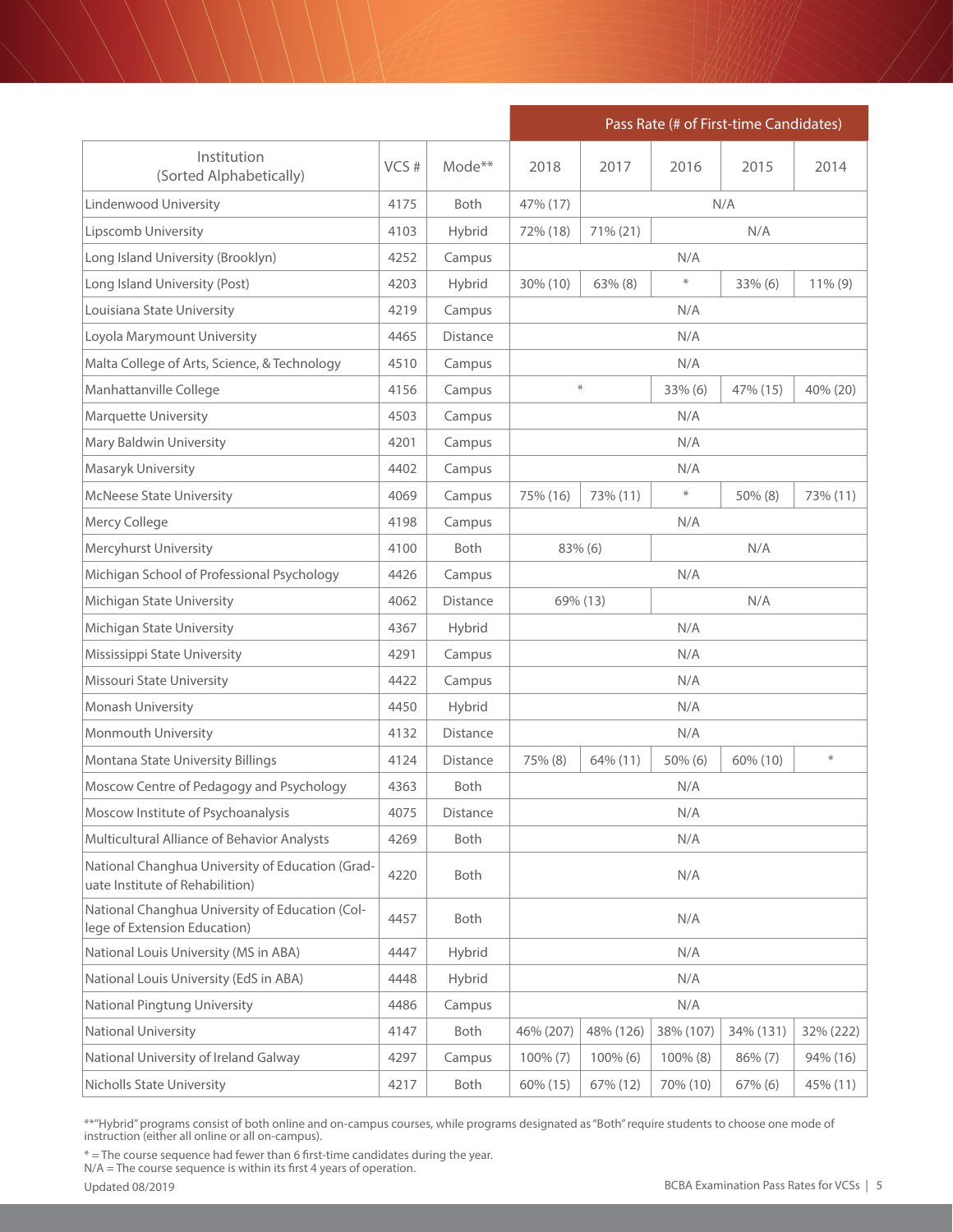|                                                                    |       |                 |             | Pass Rate (# of First-time Candidates) |           |           |          |  |
|--------------------------------------------------------------------|-------|-----------------|-------------|----------------------------------------|-----------|-----------|----------|--|
| Institution<br>(Sorted Alphabetically)                             | VCS # | Mode**          | 2018        | 2017                                   | 2016      | 2015      | 2014     |  |
| Northeastern University (Health Sciences)                          | 4284  | <b>Distance</b> | 72% (18)    | 78% (33)                               | 75% (8)   | N/A       |          |  |
| Northeastern University                                            | 4313  | <b>Both</b>     | $67\%$ (6)  |                                        | $\ast$    |           | 50% (8)  |  |
| Northeastern University (Applied Psychology)                       | 4366  | <b>Distance</b> |             |                                        | N/A       |           |          |  |
| Northern Arizona University                                        | 4091  | <b>Distance</b> | 33% (12)    |                                        | $\ast$    | 80% (10)  | 56% (16) |  |
| Northern Illinois University                                       | 4230  | Hybrid          | 33% (6)     | 80% (10)                               |           | N/A       |          |  |
| Northern Kentucky University                                       | 4348  | Hybrid          |             |                                        | N/A       |           |          |  |
| Northern Michigan University                                       | 4273  | Hybrid          |             |                                        | N/A       |           |          |  |
| Northern Vermont University-Johnson                                | 4476  | <b>Both</b>     |             |                                        | N/A       |           |          |  |
| Nova Southeastern University (MS in<br>Developmental Disabilities) | 4438  | <b>Distance</b> | 39% (18)    | $71\%$ $(7)$                           |           | N/A       |          |  |
| Nova Southeastern University (MS in Child<br>Protection))          | 4439  | <b>Distance</b> |             | N/A                                    |           |           |          |  |
| Nova Southeastern University (Doctorate in<br>Special Education))  | 4167  | Hybrid          |             | N/A                                    |           |           |          |  |
| Nova Southeastern University (MS in<br>Counseling)                 | 4166  | <b>Distance</b> | 39% (38)    | 51% (43)                               | 48% (54)  | 43% (49)  | 50% (66) |  |
| Oakland University                                                 | 4096  | Campus          | 67% (9)     | $\divideontimes$<br>N/A<br>85% (13)    |           |           |          |  |
| <b>Ohio State University</b>                                       | 4119  | Campus          | $83\%$ (6)  | $\ast$                                 |           | N/A       |          |  |
| Oklahoma State University                                          | 4155  | Campus          |             |                                        | N/A       |           |          |  |
| Old Dominion University                                            | 4097  | Campus          | 80% (10)    | $\ast$                                 |           | N/A       |          |  |
| Oregon Institute of Technology                                     | 4247  | Campus          | $100\%$ (9) |                                        |           | N/A       |          |  |
| Oslo and Akershus University College of Applied<br>Sciences        | 4488  | Campus          |             |                                        | N/A       |           |          |  |
| Our Sunny World                                                    | 4079  | <b>Both</b>     | 50% (8)     |                                        | $\ast$    | N/A       |          |  |
| Pennsylvania State University                                      | 4027  | Hybrid          | 54% (50)    | 79% (34)                               | 62% (37)  | 53% (36)  | 47% (96) |  |
| Pennsylvania State University Harrisburg                           | 4011  | Campus          | 75% (8)     | 80% (15)                               | 56% (9)   | 100% (12) | $\ast$   |  |
| Pepperdine University                                              | 4414  | Both            |             |                                        | N/A       |           |          |  |
| Philadelphia College of Osteopathic Medicine<br>(coursework only)  | 4160  | Distance        |             |                                        | N/A       |           |          |  |
| Philadelphia College of Osteopathic Medicine<br>(degree)           | 4161  | Hybrid          | 83% (6)     |                                        | ⋇         |           | N/A      |  |
| Pittsburg State University                                         | 4490  | Campus          |             |                                        | N/A       |           |          |  |
| Portland State University                                          | 4336  | Distance        |             |                                        | N/A       |           |          |  |
| Purdue University                                                  | 4491  | Distance        |             |                                        | N/A       |           |          |  |
| Purdue Global University (Kaplan)                                  | 4139  | Distance        | 40% (148)   | 35% (138)                              | 47% (104) | 38% (79)  | N/A      |  |
| Pusan National University                                          | 4388  | Campus          |             |                                        | N/A       |           |          |  |

\* = The course sequence had fewer than 6 first-time candidates during the year.

N/A = The course sequence is within its first 4 years of operation.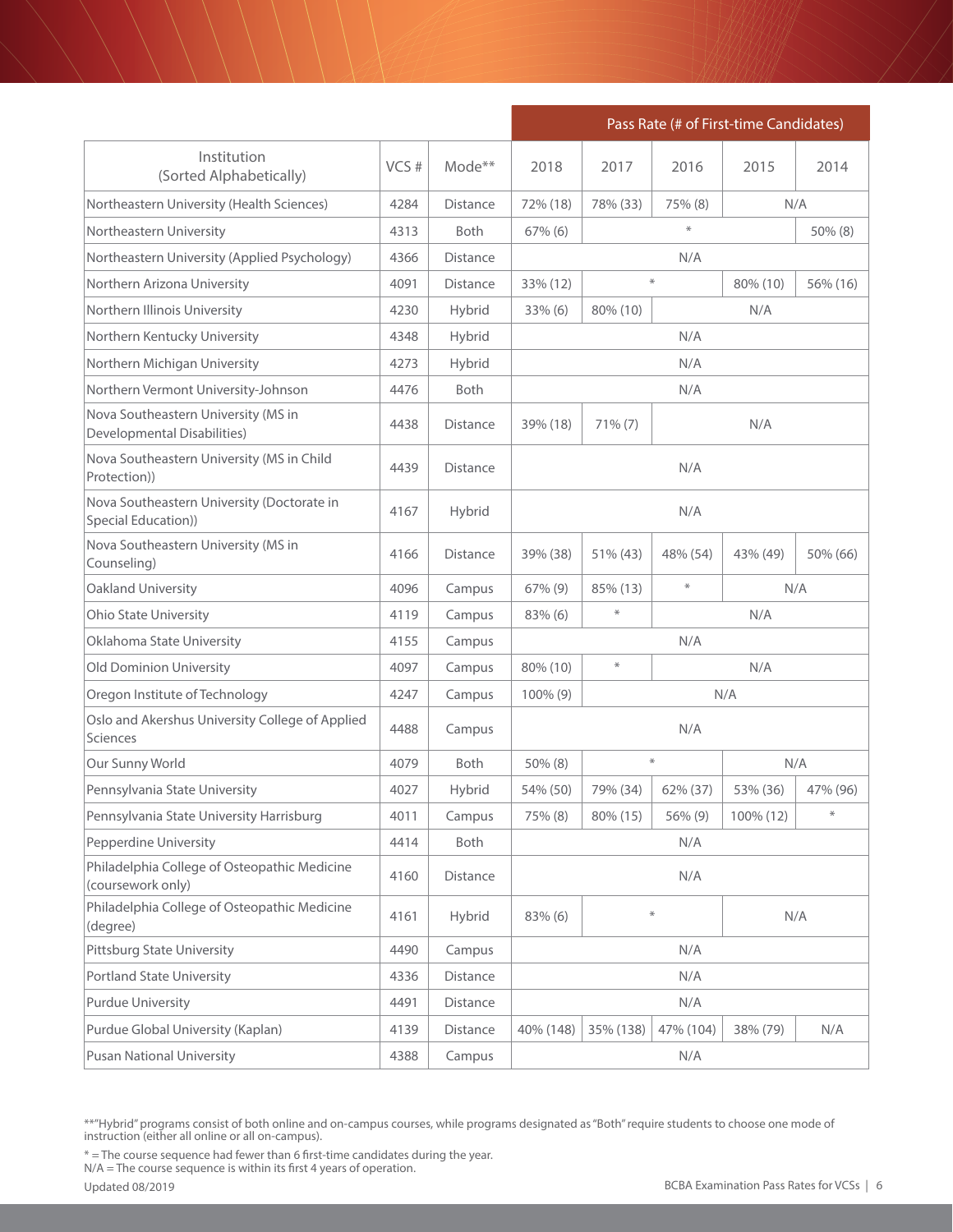|                                                                  |      |                 | Pass Rate (# of First-time Candidates)  |            |          |             |             |
|------------------------------------------------------------------|------|-----------------|-----------------------------------------|------------|----------|-------------|-------------|
| Institution<br>(Sorted Alphabetically)                           | VCS# | $Mode**$        | 2018                                    | 2017       | 2016     | 2015        | 2014        |
| Qingdao University                                               | 4454 | <b>Distance</b> |                                         |            | N/A      |             |             |
| Queens College (Education)                                       | 4225 | Campus          | $67\%$ (9)                              |            |          | N/A         |             |
| Queens College (Psychology)                                      | 4285 | Campus          | 100% (11)                               | 85% (13)   | 50% (8)  | 71% (17)    | 54% (26)    |
| Queen's University Belfast                                       | 4042 | Hybrid          | 92% (12)                                | 90% (10)   |          | N/A         |             |
| Regis College                                                    | 4047 | Campus          | 78% (9)                                 | 100% (7)   | 89% (9)  |             | N/A         |
| Regis College                                                    | 4514 | <b>Distance</b> |                                         |            | N/A      |             |             |
| Reykjavík University                                             | 4089 | Campus          |                                         |            | N/A      |             |             |
| <b>Rider University</b>                                          | 4115 | Campus          | N/A<br>67% (24)<br>53% (36)<br>53% (15) |            |          |             |             |
| <b>Rollins College</b>                                           | 4375 | Campus          | N/A                                     |            |          |             |             |
| Rowan University                                                 | 4018 | Campus          | $86\% (7)$                              | 88% (17)   | 60% (15) | 83% (12)    | 80% (20)    |
| <b>Rutgers University</b>                                        | 4033 | Campus          | 93% (14)                                | 82% (11)   | 81% (16) | 83% (18)    | 59% (29)    |
| Sage Colleges                                                    | 4021 | <b>Distance</b> | 72% (71)                                | 68% (87)   | 67% (72) | 59% (51)    | $62\% (71)$ |
| Saint Cloud State University                                     | 4029 | <b>Both</b>     | 100% (21)                               | 96% (24)   | 96% (29) | 92% (24)    | 79% (43)    |
| Saint Joseph's University                                        | 4034 | Campus          | 42% (62)                                | 43% (44)   | 45% (29) | 27% (15)    | 44% (45)    |
| Saint Joseph's University                                        | 4035 | <b>Distance</b> |                                         | 57% (7)    | 36% (11) | 32% (22)    | 50% (6)     |
| Saint Louis University                                           | 4055 | <b>Both</b>     | $86\%$ (7)                              | 100% (11)  | 80% (10) | $50\%$ (6)  | N/A         |
| Salem State University                                           | 4065 | Hybrid          | $\ast$<br>$86\%$ (7)<br>N/A             |            |          |             |             |
| Salve Regina University                                          | 4020 | Campus          | 57% (21)                                | 88% (16)   | 47% (17) |             | N/A         |
| Sam Houston State University                                     | 4179 | Campus          | 47% (15)                                |            |          | N/A         |             |
| San Diego State University (Special Education)                   | 4222 | Campus          | 55% (11)                                | 50% (12)   | $\ast$   | $82\%$ (11) | 42% (12)    |
| San Diego State University (Counseling and<br>School Psychology) | 4487 | Campus          |                                         |            | N/A      |             |             |
| SEEK Applied Behavior Analysis Association-<br>Taiwan            | 4395 | Hybrid          |                                         |            | N/A      |             |             |
| Seton Hall University                                            | 4305 | Campus          |                                         |            | N/A      |             |             |
| Shenandoah University                                            | 4118 | Campus          |                                         | 18% (11)   |          | N/A         |             |
| Shippensburg University                                          | 4278 | Campus          |                                         |            | N/A      |             |             |
| <b>Simmons University</b>                                        | 4237 | Hybrid          | 85% (68)                                | 83% (70)   | 81% (52) | 80% (60)    | 79% (82)    |
| <b>Simmons University</b>                                        | 4483 | Distance        |                                         |            | N/A      |             |             |
| Slippery Rock University of Pennsylvania                         | 4478 | Distance        |                                         |            | N/A      |             |             |
| Southeast Missouri State University                              | 4314 | Distance        |                                         |            | N/A      |             |             |
| Southern Connecticut State University                            | 4258 | Campus          | 83% (6)                                 | $\ast$     | 71% (7)  | $50\%$ (6)  | 57% (7)     |
| Southern Illinois University                                     | 4249 | Both            | 49% (51)                                | 78% (37)   | 77% (61) | 71% (41)    | 56% (66)    |
| St. John's University                                            | 4328 | Campus          |                                         |            | N/A      |             |             |
| St. Joseph's College                                             | 4070 | Both            | 50% (14)                                | $38\%$ (8) |          | N/A         |             |
| State University of New York College at New Paltz                | 4482 | Both            |                                         |            | N/A      |             |             |

\* = The course sequence had fewer than 6 first-time candidates during the year.

N/A = The course sequence is within its first 4 years of operation.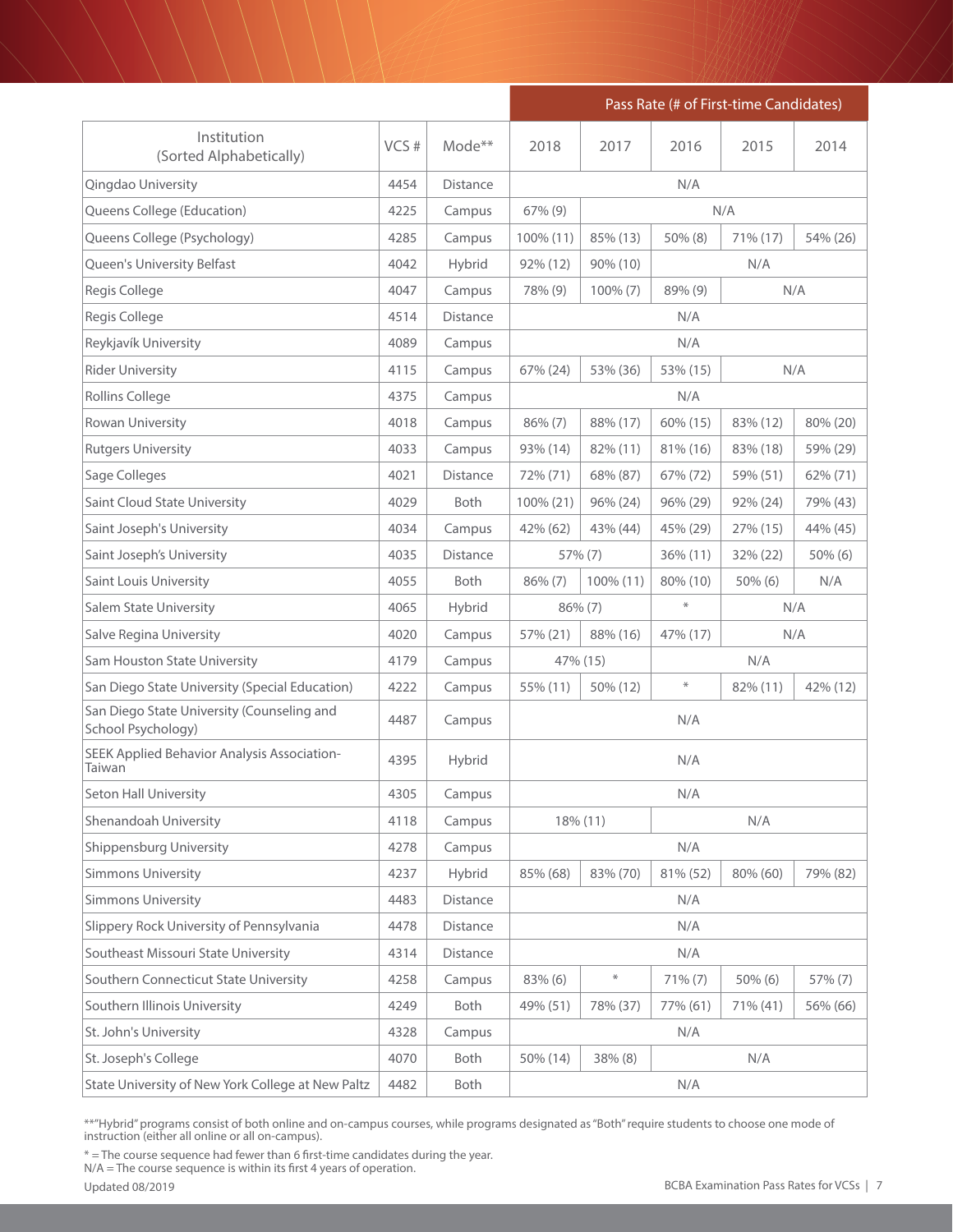|                                                             |      |                 | Pass Rate (# of First-time Candidates) |           |           |            |          |  |
|-------------------------------------------------------------|------|-----------------|----------------------------------------|-----------|-----------|------------|----------|--|
| Institution<br>(Sorted Alphabetically)                      | VCS# | Mode**          | 2018                                   | 2017      | 2016      | 2015       | 2014     |  |
| <b>Stockholm University</b>                                 | 4475 | Campus          |                                        |           | N/A       |            |          |  |
| SWPS University of Social Sciences and<br><b>Humanities</b> | 4368 | Campus          |                                        |           | N/A       |            |          |  |
| Tel Aviv University                                         | 4372 | Campus          |                                        | 60% (10)  | $\ast$    | 38% (8)    | $\ast$   |  |
| Temple University                                           | 4004 | Campus          | 86% (7)                                | 43% (7)   |           | 87% (8)    | 70% (10) |  |
| Tennessee Technological University                          | 4274 | Campus          |                                        |           | N/A       |            |          |  |
| Tennessee Technological University                          | 4354 | <b>Distance</b> |                                        |           | N/A       |            |          |  |
| Texas A&M University                                        | 4061 | Distance        | 63% (24)                               | 57% (14)  | 46% (13)  | $71\% (7)$ | 54% (13) |  |
| <b>Texas State University</b>                               | 4126 | Campus          | 56% (9)                                | 89% (9)   | 83% (12)  | 100% (8)   | 54% (24) |  |
| <b>Texas Tech University</b>                                | 4111 | <b>Distance</b> | 47% (34)                               | 50% (20)  | 43% (14)  | 25% (8)    | 35% (26) |  |
| <b>Texas Tech University</b>                                | 4460 | Hybrid          |                                        |           | N/A       |            |          |  |
| Touro College                                               | 4464 | Campus          |                                        |           | N/A       |            |          |  |
| Touro University California                                 | 4303 | Campus          |                                        |           | N/A       |            |          |  |
| Trinity Christian College (discontinued)                    | 4085 | Hybrid          | 83% (12)                               | 50% (10)  | N/A       |            |          |  |
| Trinity Christian College (new)                             | 4453 | Hybrid          | N/A                                    |           |           |            |          |  |
| Universidad Autónoma de Chile                               | 4401 | Campus          | N/A                                    |           |           |            |          |  |
| Universidad Compultense De Madrid                           | 4466 | Distance        | N/A                                    |           |           |            |          |  |
| Universidad del Istmo de Guatemala                          | 4469 | Campus          |                                        |           | N/A       |            |          |  |
| Universidad Iberoamericana                                  | 4428 | <b>Distance</b> |                                        |           | N/A       |            |          |  |
| Universidade de São Paulo                                   | 4387 | Campus          |                                        |           | N/A       |            |          |  |
| Universidade Estadual de Londrina                           | 4442 | Campus          |                                        |           | N/A       |            |          |  |
| University of Arizona                                       | 4177 | <b>Distance</b> | $44\%$ (9)                             |           |           | N/A        |          |  |
| University of Arkansas                                      | 4086 | Distance        |                                        | 25% (8)   |           | N/A        |          |  |
| University of Auckland                                      | 4063 | Campus          |                                        | 100% (12) |           | $\ast$     |          |  |
| University of British Columbia                              | 4094 | Campus          | 88% (16)                               | 92% (12)  | 78% (9)   | 100% (10)  | 81% (27) |  |
| University of California Los Angeles                        | 4224 | Distance        | $71\% (7)$                             |           |           | N/A        |          |  |
| University of California Riverside                          | 4494 | Campus          |                                        |           | N/A       |            |          |  |
| University of California Santa Barbara                      | 4337 | Both            |                                        |           | N/A       |            |          |  |
| University of Central Florida                               | 4515 | Both            |                                        |           | N/A       |            |          |  |
| University of Central Missouri                              | 4353 | Distance        |                                        |           | N/A       |            |          |  |
| University of Central Oklahoma                              | 4098 | Campus          |                                        | 60% (10)  |           | $\ast$     | 43% (7)  |  |
| University of Cincinnati                                    | 4013 | Both            | 55% (183)                              | 47% (158) | 55% (121) | 60% (63)   | 33% (43) |  |
| University of Colorado Denver                               | 4181 | Distance        | 73% (15)                               | 58% (19)  | 64% (11)  | 67% (12)   | 70% (23) |  |
| University of Dublin Trinity College                        | 4281 | Campus          |                                        | 86% (7)   |           | $\ast$     | 71% (7)  |  |
| University of Dublin Trinity College                        | 4381 | Campus          |                                        |           | N/A       |            |          |  |

\* = The course sequence had fewer than 6 first-time candidates during the year.

N/A = The course sequence is within its first 4 years of operation.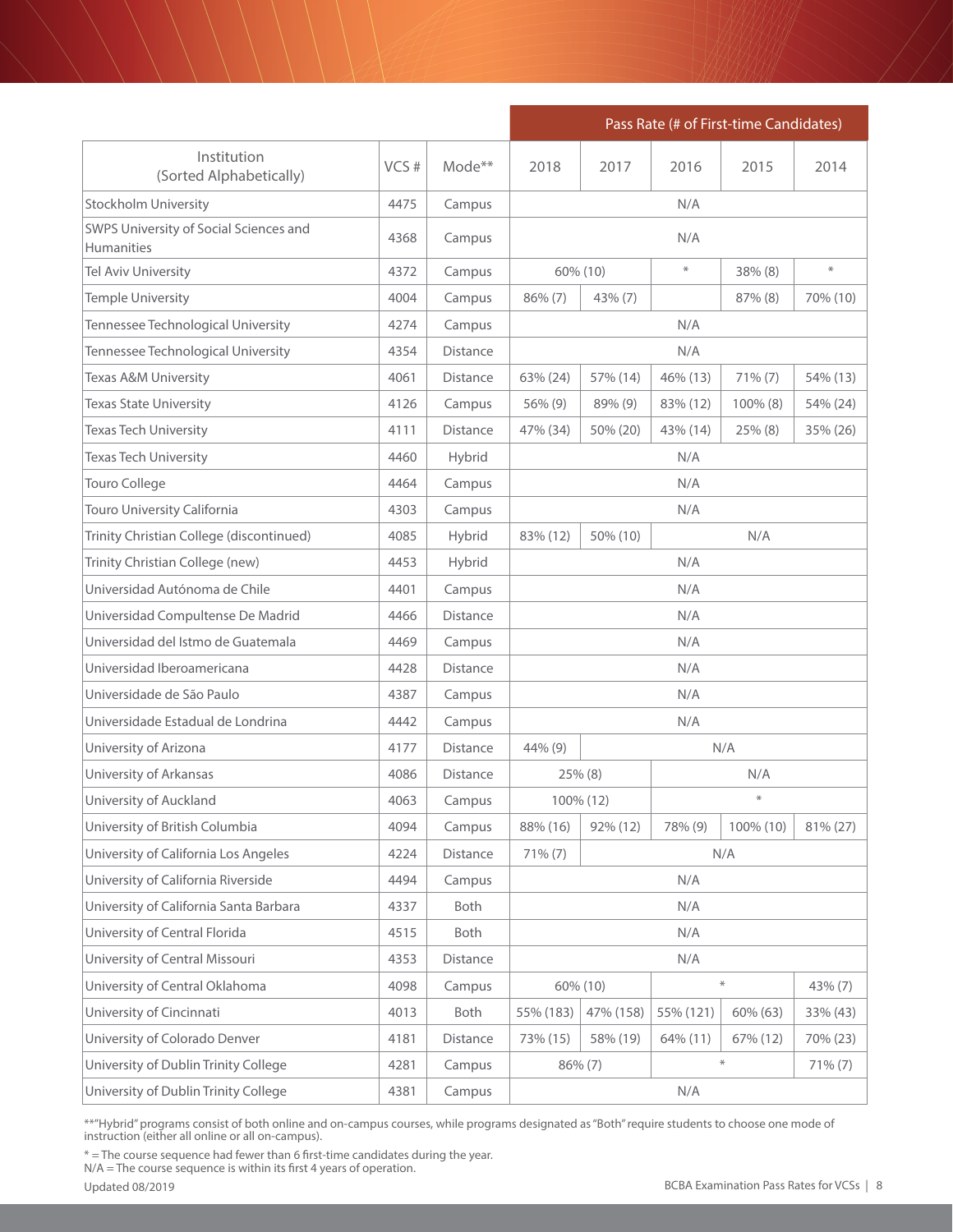|                                                 |      |          |                             |            | Pass Rate (# of First-time Candidates) |                    |                  |  |
|-------------------------------------------------|------|----------|-----------------------------|------------|----------------------------------------|--------------------|------------------|--|
| Institution<br>(Sorted Alphabetically)          | VCS# | Mode**   | 2018                        | 2017       | 2016                                   | 2015               | 2014             |  |
| University of Florida                           | 4265 | Campus   |                             |            | N/A                                    |                    |                  |  |
| University of Gdansk                            | 4340 | Campus   |                             |            | N/A                                    |                    |                  |  |
| University of Georgia                           | 4123 | Campus   | 79% (14)                    |            |                                        | N/A                |                  |  |
| University of Hawaii Manoa                      | 4195 | Hybrid   | $100\%$ (9)                 |            |                                        | N/A                |                  |  |
| University of Houston Clear Lake                | 4133 | Campus   | $91\% (11)$                 | 100% (8)   | 86% (14)                               | $\ast$<br>90% (10) |                  |  |
| University of Houston Victoria                  | 4054 | Distance | 71% (7)<br>N/A              |            |                                        |                    |                  |  |
| University of Illinois                          | 4058 | Campus   |                             |            | N/A                                    |                    |                  |  |
| University of Iowa                              | 4409 | Distance |                             |            | N/A                                    |                    |                  |  |
| University of Kansas                            | 4248 | Campus   | $83\%$ (6)                  |            |                                        | $\ast$             |                  |  |
| University of Kansas                            | 4432 | Campus   |                             |            | N/A                                    |                    |                  |  |
| University of Kansas                            | 4433 | Distance |                             |            | N/A                                    |                    |                  |  |
| University of Kent (Applied Behaviour Analysis) | 4010 | Hybrid   | 100% (8)                    | 57% (7)    | 83% (6)                                |                    | N/A              |  |
| University of Kent (Positive Behaviour Support) | 4427 | Hybrid   |                             | N/A        |                                        |                    |                  |  |
| University of Kentucky                          | 4231 | Hybrid   | $\ast$<br>100% (6)<br>N/A   |            |                                        |                    |                  |  |
| University of Lille                             | 4101 | Campus   | N/A                         |            |                                        |                    |                  |  |
| University of Louisville                        | 4178 | Hybrid   | $\ast$<br>N/A<br>$71\% (7)$ |            |                                        |                    |                  |  |
| University of Manitoba                          | 4338 | Campus   |                             |            | N/A                                    |                    |                  |  |
| University of Maryland Baltimore County         | 4233 | Campus   | $100\% (7)$                 | 92% (12)   | 100% (12)                              | 78% (9)            | 92% (13)         |  |
| University of Massachusetts Boston              | 4189 | Hybrid   | 75% (12)                    | 70% (10)   | 55% (9)                                | 39% (23)           | 45% (33)         |  |
| University of Massachusetts Dartmouth           | 4209 | Campus   | 50% (10)                    | $\ast$     | 57% (7)                                | $86\% (7)$         | 82% (11)         |  |
| University of Massachusetts Lowell              | 4162 | Distance | 58% (45)                    | 62% (52)   | 73% (64)                               | 67% (73)           | 51% (125)        |  |
| University of Memphis                           | 4208 | Campus   | 41% (17)                    | 62% (13)   | 70% (10)                               | $13\%$ (8)         | 47% (15)         |  |
| University of Miami                             | 4459 | Campus   |                             |            | N/A                                    |                    |                  |  |
| University of Michigan - Dearborn               | 4451 | Campus   |                             |            | N/A                                    |                    |                  |  |
| University of Minnesota                         | 4471 | Campus   |                             |            | N/A                                    |                    |                  |  |
| University of Missouri Columbia                 | 4326 | Campus   |                             |            | N/A                                    |                    |                  |  |
| University of Missouri St. Louis                | 4244 | Hybrid   | 82% (11)                    | 75% (8)    | $\ast$                                 |                    | N/A              |  |
| University of Nebraska                          | 4057 | Campus   | $100\%$ (6)                 | $67\%$ (6) | $100\% (7)$                            | $100\% (7)$        | N/A              |  |
| University of Nevada Las Vegas                  | 4267 | Campus   |                             |            | N/A                                    |                    |                  |  |
| University of Nevada Reno                       | 4292 | Distance | 44% (9)                     | 28% (7)    | $100\% (7)$                            |                    | $\ast$           |  |
| University of Nevada Reno                       | 4322 | Campus   |                             | $\ast$     | $100\%$ (8)                            | 80% (10)           | $\divideontimes$ |  |
| University of New Mexico                        | 4121 | Campus   |                             | 82% (11)   |                                        | N/A                |                  |  |
| University of North Carolina Wilmington         | 4289 | Campus   | 100% (10)                   |            | 100% (9)                               | 88% (8)            | $\ast$           |  |
| University of North Dakota                      | 4090 | Distance | 70% (20)                    | 67% (15)   |                                        | N/A                |                  |  |

\* = The course sequence had fewer than 6 first-time candidates during the year.

N/A = The course sequence is within its first 4 years of operation.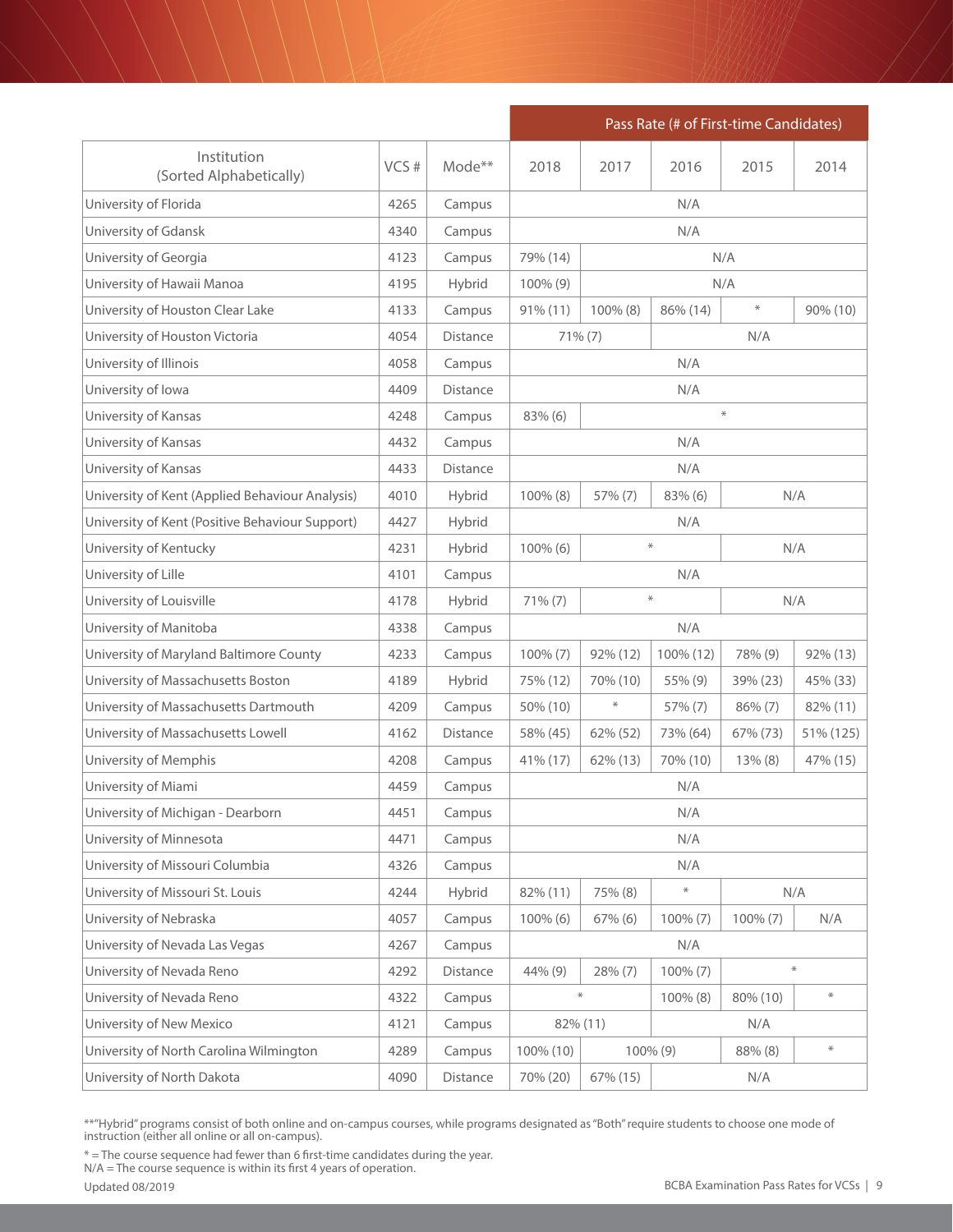|                                                                                  |      |                                                 | Pass Rate (# of First-time Candidates) |                                                    |            |             |           |  |
|----------------------------------------------------------------------------------|------|-------------------------------------------------|----------------------------------------|----------------------------------------------------|------------|-------------|-----------|--|
| Institution<br>(Sorted Alphabetically)                                           | VCS# | Mode**                                          | 2018                                   | 2017                                               | 2016       | 2015        | 2014      |  |
| University of North Florida                                                      | 4157 | Campus                                          | $63\%$ (8)                             | $\ast$                                             | $71\% (7)$ | $38\%$ (8)  | 64% (11)  |  |
| University of North Texas                                                        | 4117 | <b>Distance</b>                                 | 54% (115)                              | 60% (83)                                           | 64% (70)   | 55% (65)    | 54% (184) |  |
| University of North Texas                                                        | 4193 | Campus                                          | 82% (11)                               | 87% (15)                                           | 68% (25)   | 82% (17)    | 89% (9)   |  |
| University of Northern Colorado                                                  | 4310 | <b>Distance</b>                                 |                                        |                                                    | N/A        |             |           |  |
| University of Oklahoma                                                           | 4040 | <b>Both</b>                                     | $67\%$ (6)                             |                                                    |            | N/A         |           |  |
| University of Oregon                                                             | 4216 | Campus                                          |                                        |                                                    | N/A        |             |           |  |
| University of Parma                                                              | 4151 | Both                                            |                                        |                                                    | N/A        |             |           |  |
| University of Pittsburgh                                                         | 4194 | Campus                                          | 67% (18)                               | 71% (17)                                           | 67% (9)    | 73% (11)    | 53% (15)  |  |
| University of Rochester                                                          | 4003 | Campus                                          | $67\%$ (9)                             | 56% (9)                                            | $\ast$     | N/A         |           |  |
| University of Saint Joseph                                                       | 4275 | Campus                                          | 64% (28)                               | 70% (27)                                           | 75% (12)   | 65% (20)    | 64% (36)  |  |
| University of Salerno                                                            | 4296 | Campus                                          |                                        | N/A                                                |            |             |           |  |
| University of South Carolina                                                     | 4049 | Campus                                          | $50\%$ (6)                             | ⋇                                                  | N/A        |             |           |  |
| University of South Florida                                                      | 4286 | Both<br>(distance)<br>or campus,<br>cannot mix) | 92% (52)                               | 70% (10)                                           | 72% (25)   | 78% (18)    | 93% (45)  |  |
| University of South Wales                                                        | 4135 | Campus                                          | 89% (9)                                | 80% (10)                                           | $\ast$     | 100% (10)   | N/A       |  |
| University of Southern California                                                | 4423 | Campus                                          |                                        | N/A                                                |            |             |           |  |
| University of Southern Maine                                                     | 4074 | <b>Both</b>                                     | 75% (12)                               | 54% (11)                                           |            | $71\% (7)$  | 78% (18)  |  |
| University of Southern Mississippi (MS)                                          | 4283 | Campus                                          |                                        |                                                    | N/A        |             |           |  |
| University of Southern Mississippi (PhD)                                         | 4518 | Campus                                          |                                        |                                                    | N/A        |             |           |  |
| University of Tampere                                                            | 4307 | Campus                                          |                                        |                                                    | N/A        |             |           |  |
| University of Tennessee                                                          | 4344 | Campus                                          |                                        |                                                    | N/A        |             |           |  |
| University of Texas Austin                                                       | 4026 | Campus                                          | 96% (23)                               | 83% (24)                                           | 82% (17)   | 76% (12)    | 67% (12)  |  |
| University of Texas Austin                                                       | 4105 | Distance                                        |                                        |                                                    | N/A        |             |           |  |
| University of Texas Rio Grande Valley<br>(Psychology)                            | 4250 | Campus                                          | $\ast$                                 |                                                    |            | 71% (7)     | ⋇         |  |
| University of Texas Rio Grande Valley (Human<br>Development and School Services) | 4440 | Campus                                          |                                        |                                                    | N/A        |             |           |  |
| University of Texas San Antonio                                                  | 4176 | Hybrid                                          | 65% (20)                               |                                                    |            | N/A         |           |  |
| University of Texas San Antonio                                                  | 4522 | Campus                                          |                                        |                                                    | N/A        |             |           |  |
| University of the Pacific                                                        | 4215 | Campus                                          |                                        | $\frac{\partial \mathcal{L}}{\partial \mathbf{r}}$ |            | $100\%$ (6) | $\ast$    |  |
| University of Ulster Coleraine                                                   | 4352 | Campus                                          |                                        |                                                    | N/A        |             |           |  |
| University of Utah                                                               | 4260 | Campus                                          | 79% (19)                               | 58% (12)                                           | $\ast$     | N/A         |           |  |
| University of Virginia                                                           | 4473 | Distance                                        |                                        |                                                    | N/A        |             |           |  |
| University of Waikato                                                            | 4143 | Both                                            | 71% (7)                                |                                                    |            | N/A         |           |  |
| University of Washington                                                         | 4106 | Both                                            | 81% (54)                               | 85% (41)                                           | 79% (39)   | 85% (46)    | 60% (50)  |  |

\* = The course sequence had fewer than 6 first-time candidates during the year.

N/A = The course sequence is within its first 4 years of operation.